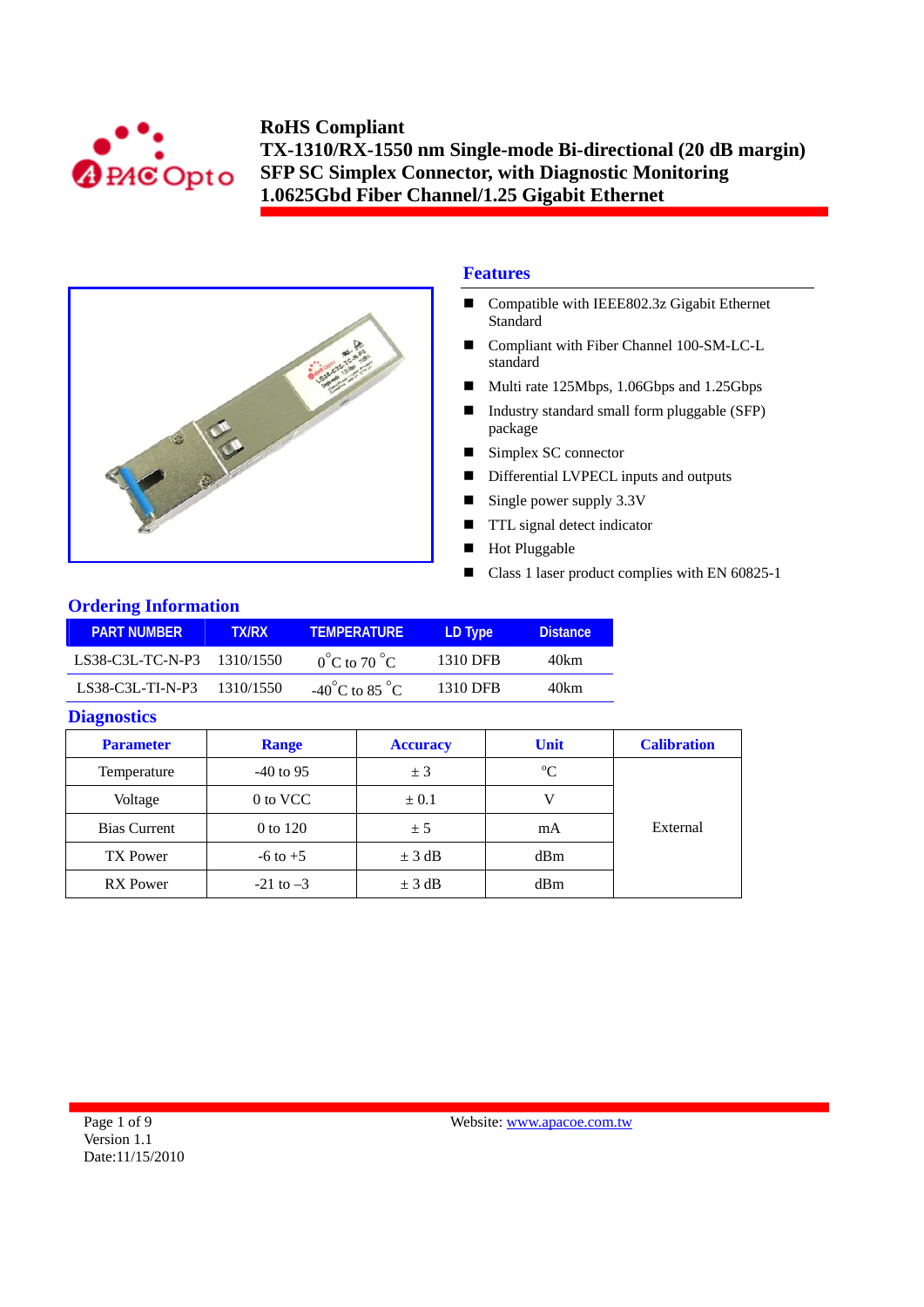

### **Absolute Maximum Ratings**

| <b>PARAMETER</b>                        | <b>SYMBOL</b>     | <b>MIN</b>        | <b>MAX</b> | <b>UNITS</b> | <b>NOTE</b> |  |
|-----------------------------------------|-------------------|-------------------|------------|--------------|-------------|--|
| <b>Storage Temperature</b>              | $T_S$             | $-40$             | 85         | $^{\circ}$ C |             |  |
| Supply Voltage                          | Vcc               | $-0.5$            | 4.0        | V            |             |  |
| Input Voltage                           | $V_{I\!N}$        | $-0.5$            | Vcc        | V            |             |  |
| <b>Recommended Operating Conditions</b> |                   |                   |            |              |             |  |
| <b>PARAMETER</b>                        | <b>SYMBOL</b>     | <b>MIN</b>        | <b>MAX</b> | <b>UNITS</b> | <b>NOTE</b> |  |
| <b>Case Operating Temperature</b>       | $T_C$             | $\Omega$<br>$-40$ | 70<br>85   | $^{\circ}C$  |             |  |
| <b>Supply Voltage</b>                   | Vcc               | 3.1               | 3.5        | v            |             |  |
| <b>Supply Current</b>                   | $I_{TX} + I_{RX}$ |                   | 300        | mA           |             |  |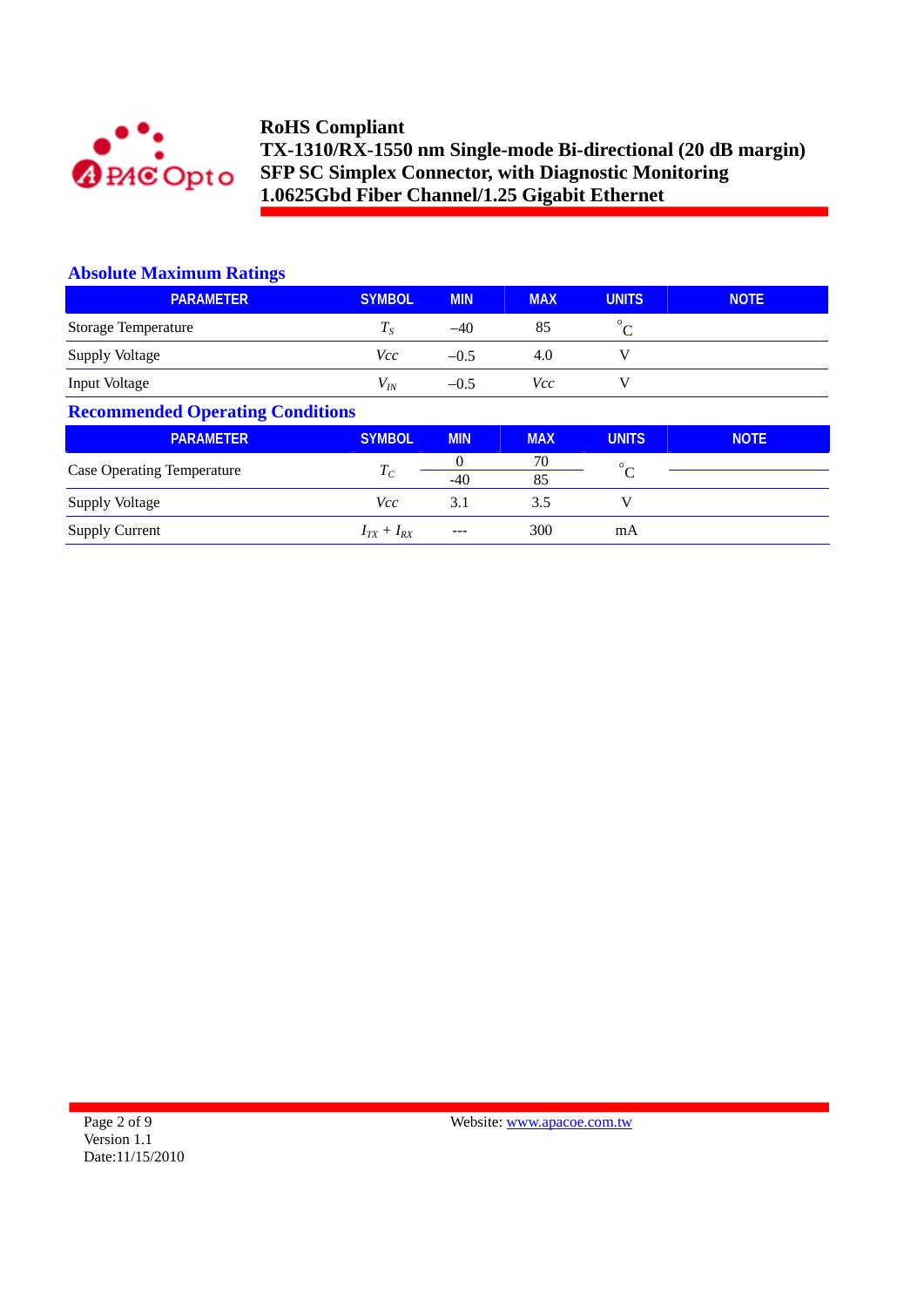

## **Transmitter Electro-optical Characteristics**

# *Vcc* = 3.1 V to 3.5 V,  $T_c$  = 0<sup>°</sup>C to 70<sup>°</sup>C (-40<sup>°</sup>C to 85<sup>°</sup>C)

| <b>PARAMETER</b>                                     | <b>SYMBOL</b>                        | <b>MIN</b> | TYP. | <b>MAX</b>                | <b>UNITS</b> | <b>NOTE</b> |
|------------------------------------------------------|--------------------------------------|------------|------|---------------------------|--------------|-------------|
| <b>Output Optical Power</b><br>$9/125 \ \mu m$ fiber | $P_{out}$                            | $-3$       | ---  | $+2$                      | dBm          | Average     |
| <b>Extinction Ratio</b>                              | ER                                   | 9          | ---  |                           | dB           |             |
| Center Wavelength                                    | $\lambda_C$                          | 1280       | 1310 | 1340                      | nm           |             |
| Spectral Width (-20dB)                               | $\Delta \lambda$                     | ---        | ---  | 1                         | nm           |             |
| Side Mode Suppression Ratio                          | <b>SMSR</b>                          | 30         | ---  |                           | dB           |             |
| Rise/Fall Time, (20-80%)                             | $T_{r,f}$                            | ---        | ---  | 260                       | ps           |             |
| <b>Relative Intensity Noise</b>                      | <b>RIN</b>                           |            |      | $-120$                    | dB/Hz        |             |
| <b>Total Jitter</b>                                  | ТJ                                   |            |      | 227                       | ps           |             |
| Output Eye                                           |                                      |            |      | Compliant with IEEE802.3z |              |             |
| Max. $P_{out}$ TX-DISABLE Asserted                   | $P_{OFF}$                            | ---        |      | $-45$                     | dBm          |             |
| Differential Input Voltage                           | $V_{\text{DIFF}}$                    | 0.4        | ---  | 2.0                       | V            |             |
| <b>Transmit Fault Output-Low</b>                     | $TX$ <sub>_FAULT<sub>L</sub></sub>   | 0.0        | ---  | 0.5                       | V            |             |
| <b>Transmit Fault Output-High</b>                    | $TX$ <sub>FAULT<math>_H</math></sub> | 2.4        |      | $V_{CC}$                  | V            |             |
| Time to initialize, include reset of<br>TX_FAULT     | $t$ _init                            |            |      | 300                       | ms           |             |
| TX_FAULT from fault to assertion                     | $t$ _fault                           | ---        | ---  | 100                       | $\mu$ s      |             |
| TX_DISABLE time to start reset                       | t reset                              | 10         | ---  |                           | $\mu$ s      |             |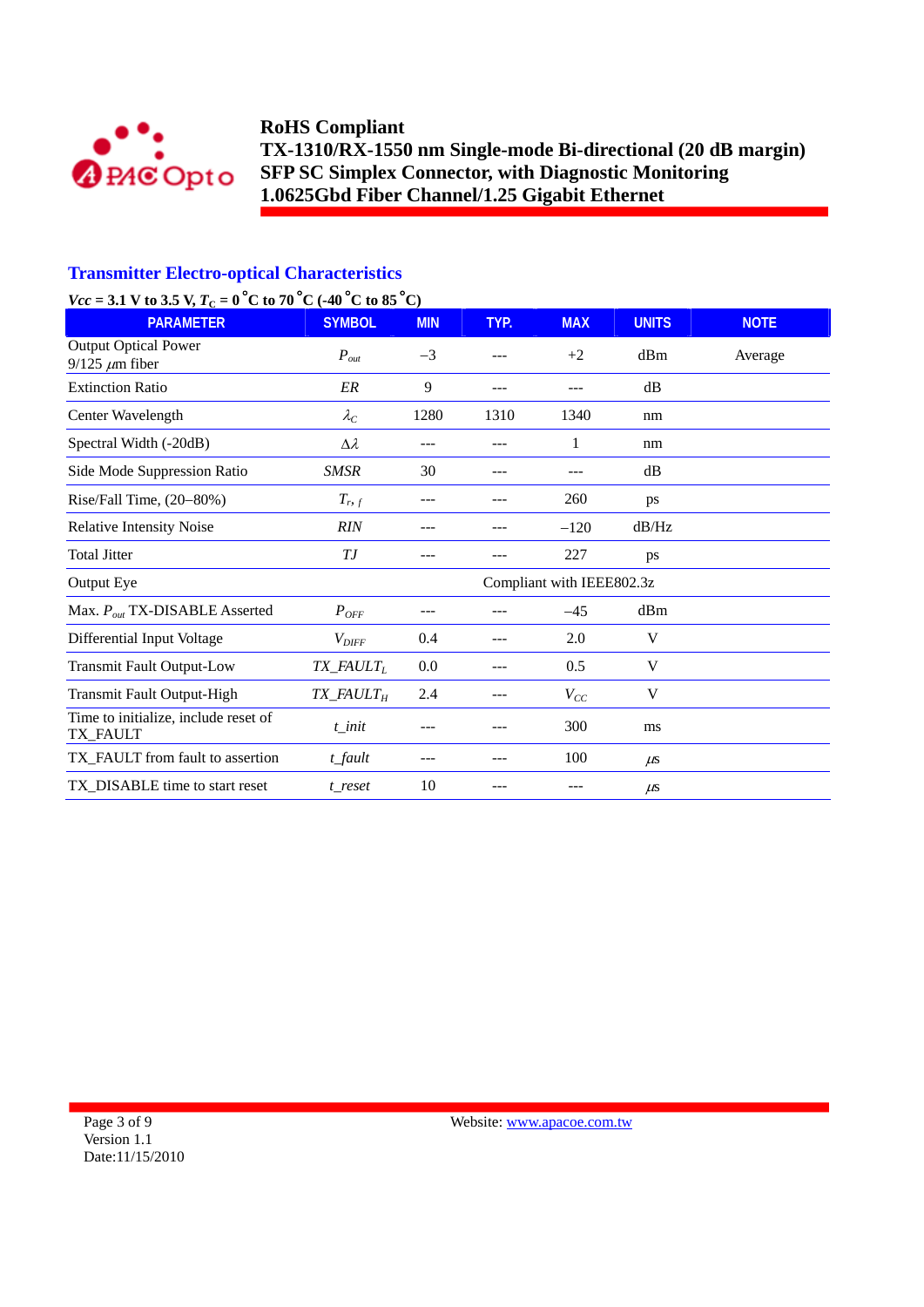

## **Receiver Electro-optical Characteristics**

# *Vcc* = 3.1 V to 3.5 V,  $T_c = 0^\circ$ C to 70 °C (-40 °C to 85 °C)

| <b>PARAMETER</b>                               | <b>SYMBOL</b>     | <b>MIN</b>     | TYP. | <b>MAX</b> | <b>UNITS</b> | <b>NOTE</b>                |
|------------------------------------------------|-------------------|----------------|------|------------|--------------|----------------------------|
| <b>Optical Input Power-maximum</b>             | $P_{IN}$          | $\overline{0}$ | ---  | ---        | dBm          | $BER < 10^{-12}$           |
| RX Sensitivity @GbE                            | $P_{IN}$          | ---            |      | $-23$      | dBm          | PRBS7, BER < $10^{-12}$    |
| RX Sensitivity @1x FC                          | $P_{IN}$          | ---            | ---  | $-23$      | dBm          | PRBS7, BER < $10^{-12}$    |
| RX Sensitivity @125Mbps                        | $P_{IN}$          |                |      | $-23$      | dBm          | PRBS7, BER < $10^{-10}$    |
| <b>Operating Center Wavelength</b>             | $\lambda_C$       | 1480           |      | 1580       | nm           |                            |
| <b>Optical Return Loss</b>                     | ORL               | 14             |      | ---        | dB           | $\lambda = 1480 - 1580$ nm |
| Optical isolation                              | <b>ISO</b>        | ---            | ---  | $-45$      | dB           | $\lambda = 1260 - 1360$ nm |
| <b>Signal Detect-Asserted</b>                  | $P_{A}$           | ---            |      | $-23$      | dBm          |                            |
| <b>Signal Detect-Deasserted</b>                | $P_D$             | $-35$          | ---  | ---        | dBm          |                            |
| Differential Output Voltage                    | $V_{\text{DIFF}}$ | 0.5            |      | 1.2        | V            |                            |
| Data Output Rise, Fall Time<br>$(20 - 80\%)$   | $T$ r, f          |                |      | 0.35       | ns           |                            |
| Receiver Loss of Signal Output<br>Voltage-Low  | $RX\_LOS_L$       | $\overline{0}$ |      | 0.5        | V            |                            |
| Receiver Loss of Signal Output<br>Voltage-High | $RX\_LOS_H$       | 2.4            |      | $V_{CC}$   | V            |                            |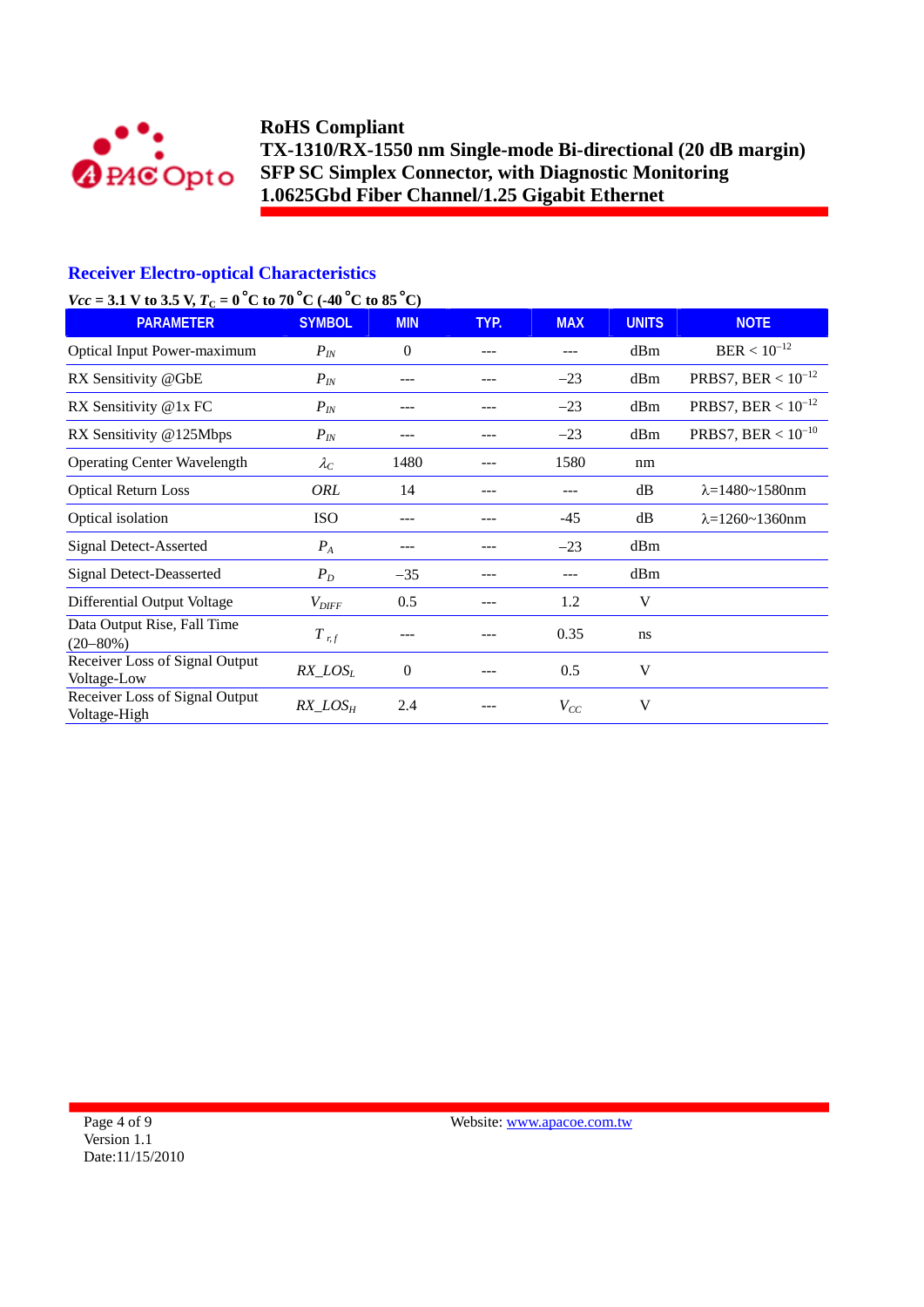

### **Block Diagram of Transceiver**



#### **Transmitter and Receiver Optical Sub-assembly Section**

A 1310 nm InGaAsP laser and an InGaAs PIN photodiode integrate with an WDM filter to form a bi-directional single fiber optical subassembly (OSA). The laser of OSA is driven by a LD driver IC which converts differential input LVPECL logic signals into an analog laser driving current. And, The photodiode of OSA is connected to a circuit providing post-amplification quantization, and optical signal detection.

#### **TX\_FAULT**

When sensing an improper power level in the laser driver, the SFP set this signal high and turns off the Laser. TX\_FAULT can be reset with the TX\_DISABLE line. The signal is in TTL level.

#### **TX\_DISABLE**

The TX\_DISABLE signal is high (TTL logic "1") to turn off the laser output.

#### **Receive Loss (RX\_LOS)**

The RX\_LOS is high (logic "1") when there is no incoming light from the companion transceiver. This signal is normally used by the system for the diagnostic purpose. The signal is operated in TTL level.

Page 5 of 9 Version 1.1 Date:11/15/2010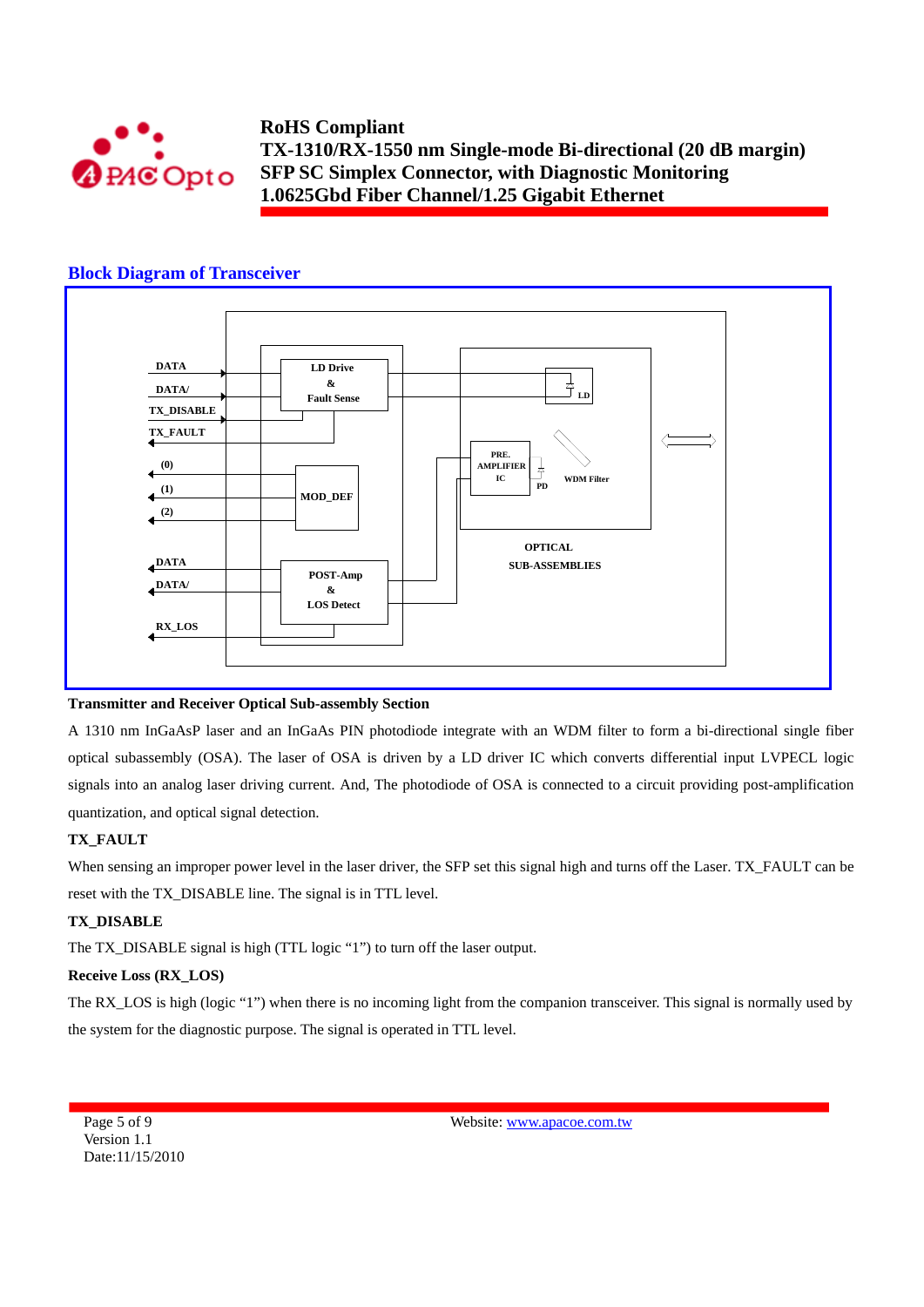



**Dimensions** 

Page 6 of 9 Version 1.1 Date:11/15/2010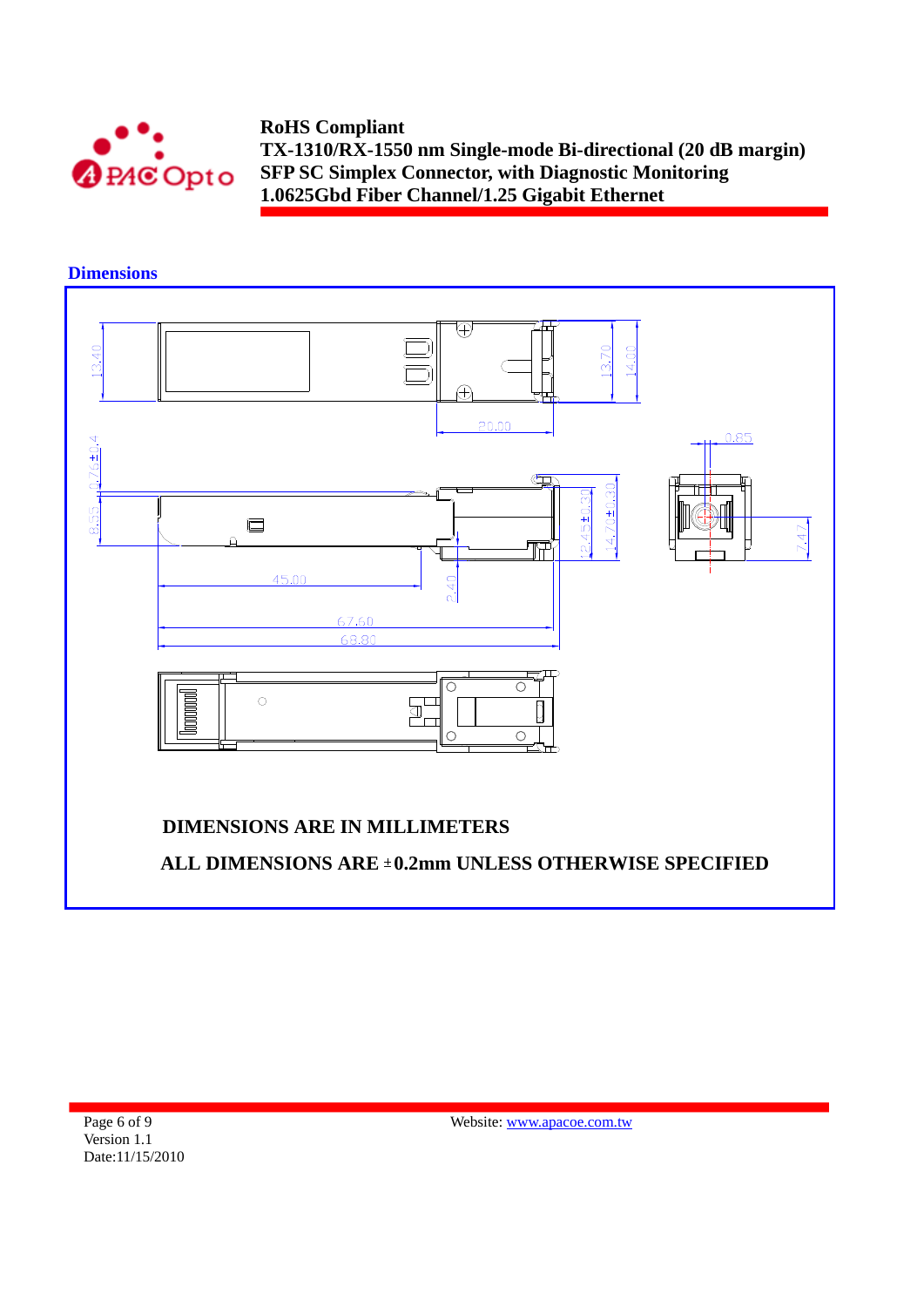

# **SFP host board mechanical layout**



Page 7 of 9 Version 1.1 Date:11/15/2010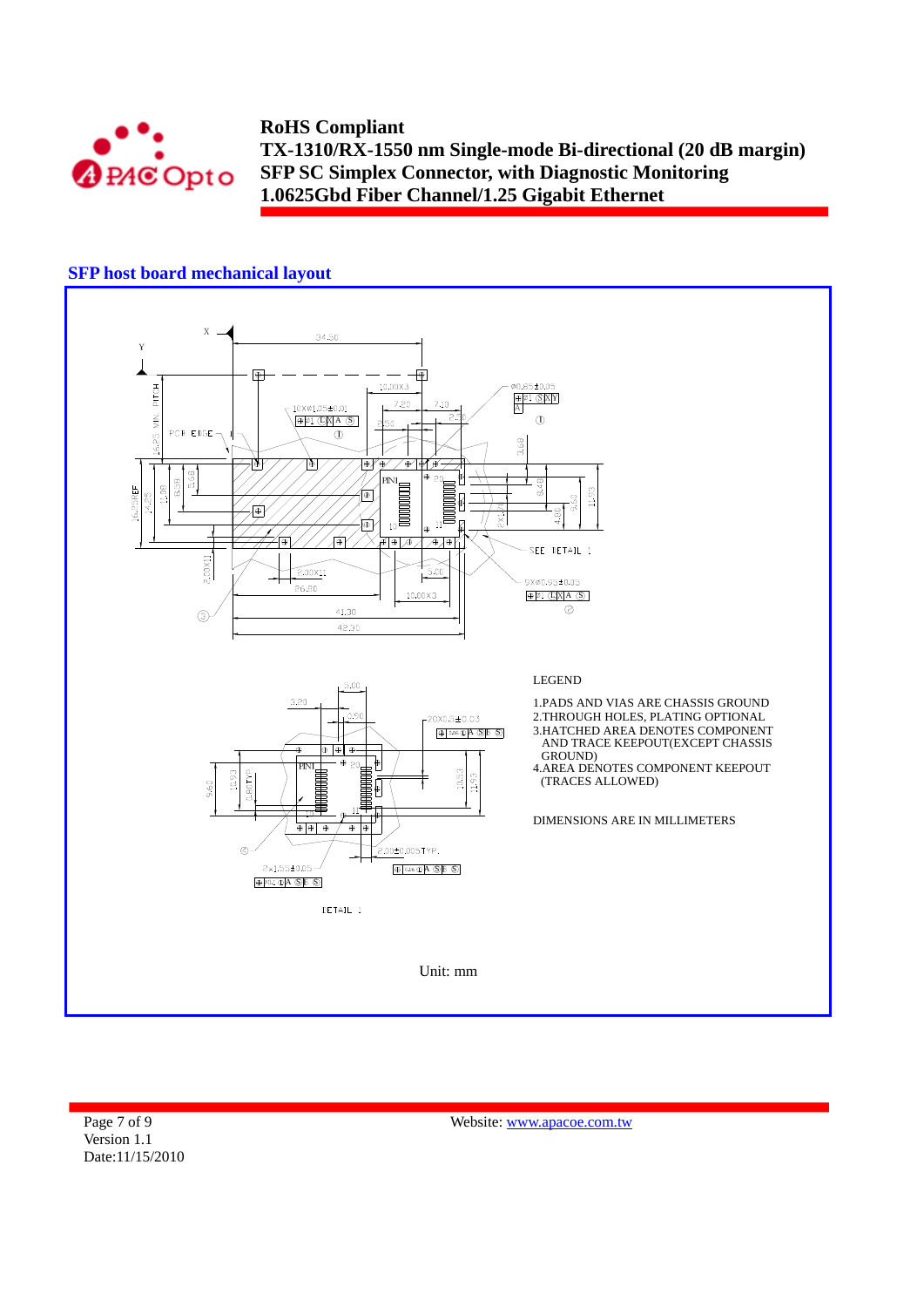

### **Pin Assignment**





| <b>Pin</b>     | <b>Signal Name</b>      | <b>Description</b>                                |
|----------------|-------------------------|---------------------------------------------------|
| 1              | $T_{GND}$               | <b>Transmit Ground</b>                            |
| $\overline{c}$ | TX_FAULT                | <b>Transmit Fault</b>                             |
| 3              | <b>TX DISABLE</b>       | <b>Transmit Disable</b>                           |
| 4              | $MOD_$ DEF(2)           | SDA Serial Data Signal                            |
| 5              | $MOD_$ <i>DEF</i> $(1)$ | <b>SCL Serial Clock Signal</b>                    |
| 6              | $MOD_$ <i>DEF</i> $(0)$ | <b>TTL</b> Low                                    |
| 7              | <b>RATE SELECT</b>      | Open Circuit                                      |
| 8              | RX_LOS                  | Receiver Loss of Signal, TTL High, open collector |
| 9              | $R_{GND}$               | Receiver Ground                                   |
| 10             | $R_{GND}$               | Receiver Ground                                   |
| 11             | $R_{GND}$               | Receiver Ground                                   |
| 12             | $RX-$                   | Receive Data Bar, Differential PECL, ac coupled   |
| 13             | $RX+$                   | Receive Data, Differential PECL, ac coupled       |
| 14             | $R_{GND}$               | Receiver Ground                                   |
| 15             | $V_{CCR}$               | <b>Receiver Power Supply</b>                      |
| 16             | $V_{CCT}$               | <b>Transmitter Power Supply</b>                   |
| 17             | $T_{GND}$               | <b>Transmitter Ground</b>                         |
| 18             | $TX+$                   | Transmit Data, Differential PCEL, ac coupled      |
| 19             | $TX-$                   | Transmit Data Bar, Differential PCEL, ac coupled  |
| 20             | $T_{GND}$               | <b>Transmitter Ground</b>                         |

Page 8 of 9 Version 1.1 Date:11/15/2010